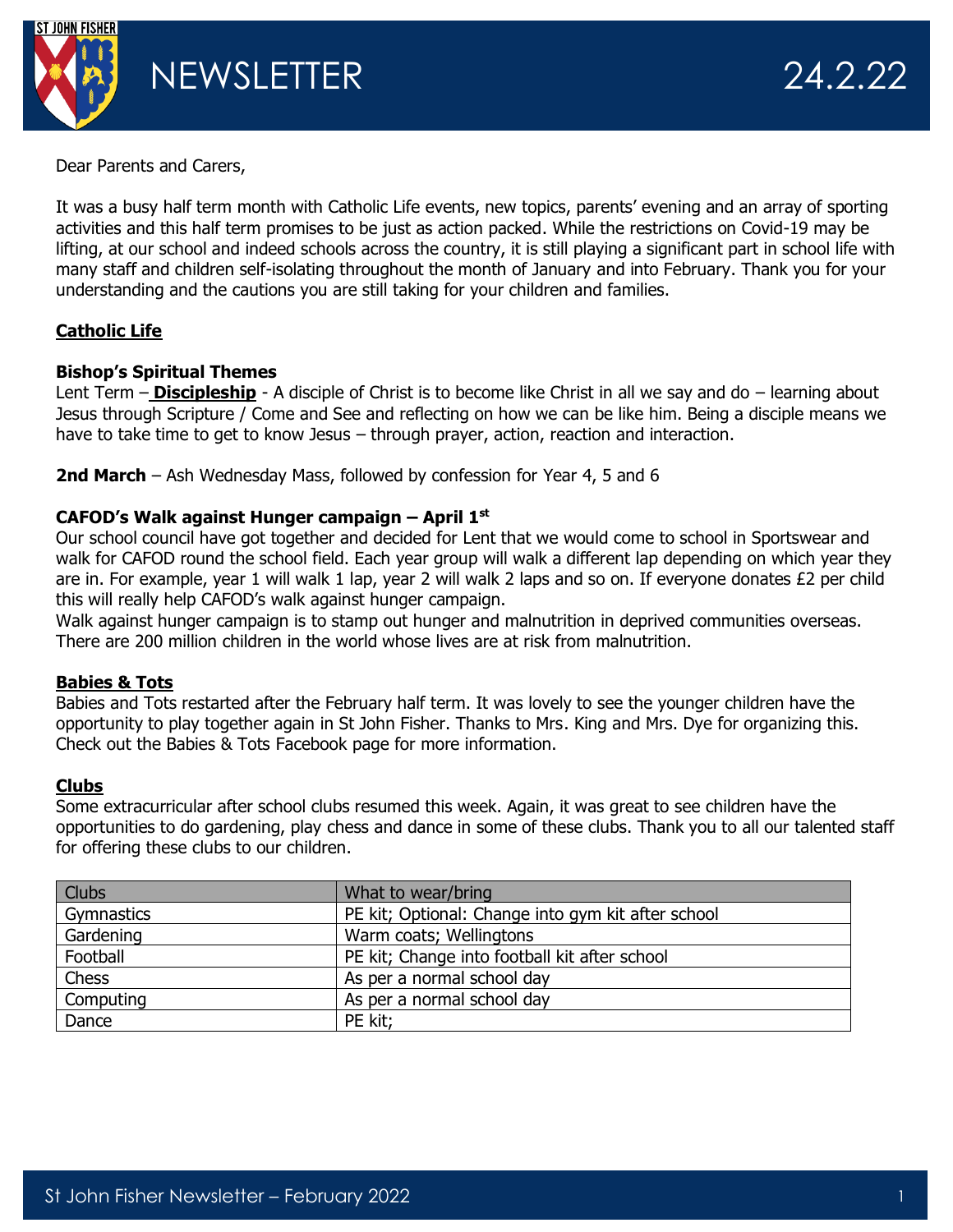

#### **Class photos**

Class photos will take place on Monday February  $28<sup>th</sup>$ . All children are to wear their full uniform on this day. If it is a PE day (Year 4 and 5), children must bring their PE kit in a separate bag which they will change into before their PE lesson.

#### **Covid-19 – From government [website](https://www.gov.uk/government/publications/covid-19-people-with-covid-19-and-their-contacts/covid-19-people-with-covid-19-and-their-contacts)**

Until 1 April 2022, the government still advises people who test positive to stay at home. Children and young people with COVID-19 should not attend their education setting while they are infectious. They should take an LFD test from 5 days after their symptoms started (or the day their test was taken if they did not have symptoms) followed by another one the next day. If both these tests results are negative, they should return to their educational setting if they normally attend one, as long as they feel well enough to do so and do not have a temperature.

#### **Parentmail**

While a new management information system is put in place, Parentmail will no longer be used at our school. In the meantime, keep up to date by: class dojo, your direct email, paper copies, our school website or twitter.

#### **Careers week 7th – 11th March**

From the moment each pupil enters SJF we encourage a sense of aspiration and calling. We know that each child is called to take up a special place in the world and it is our job to ensure that every child has high personal aspirations. We achieve this through giving our children the opportunity to find out about a range of careers from different volunteers from the World of Work throughout their time at SJF. Each year group has been allocated a different sector for this week, we would like to invite a different volunteer into school to talk to the children about their job.

| Reception | <b>Emergency services</b>      | Police, fire, ambulance                                               |
|-----------|--------------------------------|-----------------------------------------------------------------------|
| Year 1    | Animals                        | Farmer, vet, veterinary nurse, Animal<br>trainer or groomer           |
| Year 2    | Food and leisure               | Chef, sports coach/personal trainer.<br>Hairdresser/beauty therapist. |
| Year 3    | Healthcare                     | Nurse, doctor, lab technician,<br>physiotherapist, dentist            |
| Year 4    | Legal and financial services   | Banker/accountant, solicitor/barrister                                |
| Year 5    | Construction and manufacturing | Builder, mechanic, plumber,<br>electrician, engineer                  |
| Year 6    | Creative                       | Graphic designer, architect,<br>publisher/journalist                  |